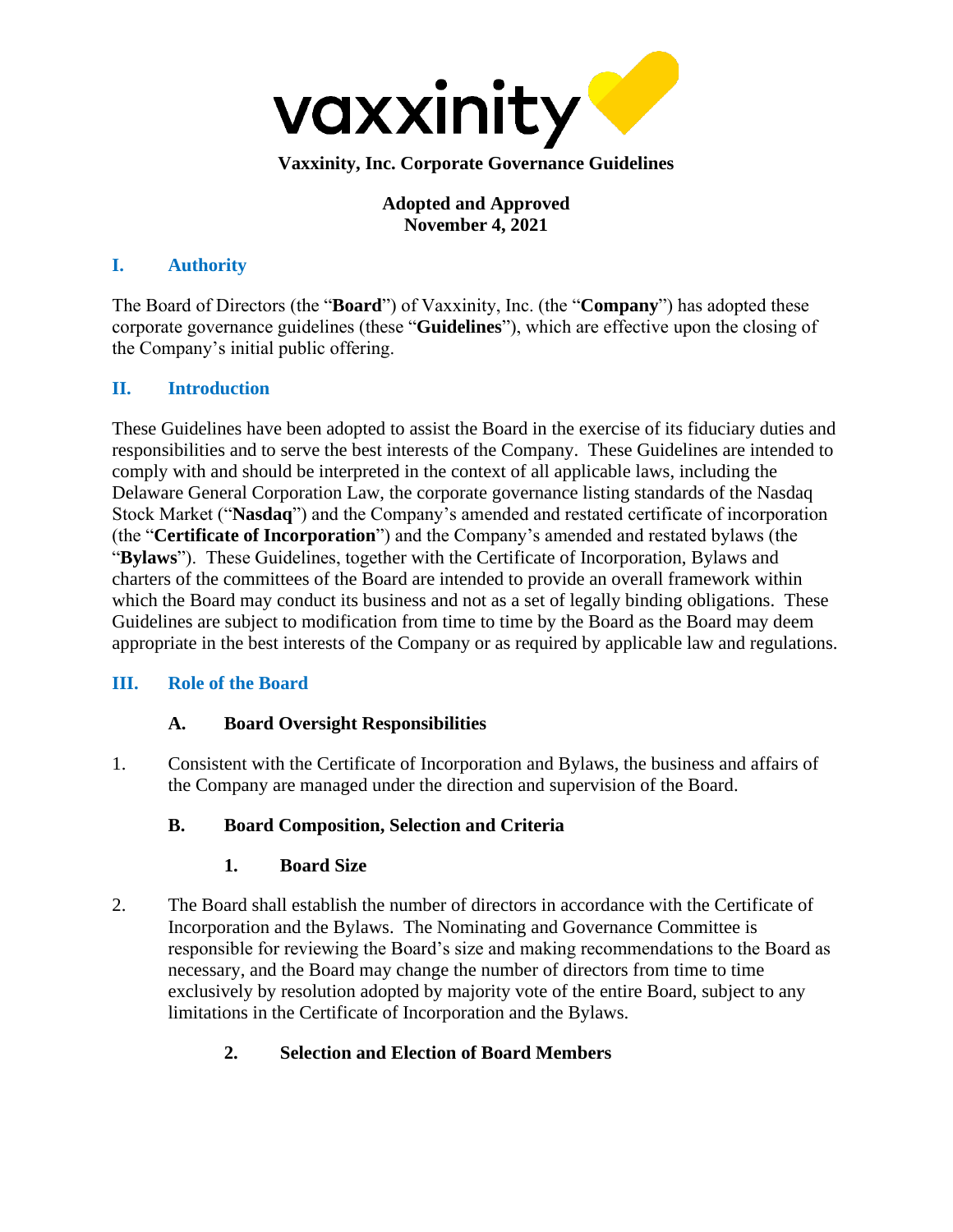3. The Nominating and Governance Committee, as one of its responsibilities, recommends director candidates to the Board. Nominees for directorship will be identified by the Nominating and Governance Committee in accordance with the Policy Statement Regarding Director Nominations in the Nominating and Governance Committee's charter and any other criteria that may be identified by the Board or a Board committee, if appropriate, and in accordance with the procedures set forth in the Nominating and Governance Committee's charter. All directors of the Company shall be elected by stockholders or appointed by the Board in accordance with the Certificate of Incorporation and Bylaws.

### **3. Board Composition**

4. The Board shall consist of such number of directors who are independent as is required and determined in accordance with applicable laws and regulations and requirements of the SEC and the corporate governance listing standards of Nasdaq. An independent director shall be one who meets the qualification requirements for being an independent director under applicable laws and regulations and requirements promulgated by the SEC and the corporate governance listing standards of Nasdaq, including the requirement that the Board have affirmatively determined that the director has no relationship which, in the opinion of the Board, would interfere with the exercise of such director's independent judgment in carrying out the responsibilities of a director (each, an "**independent director**"). The Board shall determine which of its members are independent in accordance with applicable rules on an annual basis.

Except as otherwise permitted by applicable corporate governance listing standards of Nasdaq, the Board will be comprised of a majority of directors who qualify as independent directors as required under the corporate governance listing standards of Nasdaq.

### **4. Change in Circumstances**

5. Individual directors whose business or professional affiliations or responsibilities change substantially from the time they were first elected to the Board (due to retirement, resignation or otherwise) shall volunteer to resign from the Board, which may be expressly conditioned upon the Board's acceptance. This offer of resignation shall be delivered to the Chairperson of the Board (the "**Chairperson**") with a copy to the Lead Independent Director (if applicable) and the Corporate Secretary of the Company. Although it is not appropriate for such resignation to be accepted in all instances, the Board, acting through the Nominating and Governance Committee, shall have the opportunity to review the continued appropriateness of Board membership under each particular set of circumstances and may choose not to accept such resignation if it determines that decision to be in the best interest of the Company.

### **5. Term Limits and Retirement Age**

6. The Board does not believe it should limit the number of terms a director may serve on the Board. Directors who have served on the Board for an extended period of time are able to provide continuity and valuable insight into the Company, the Company's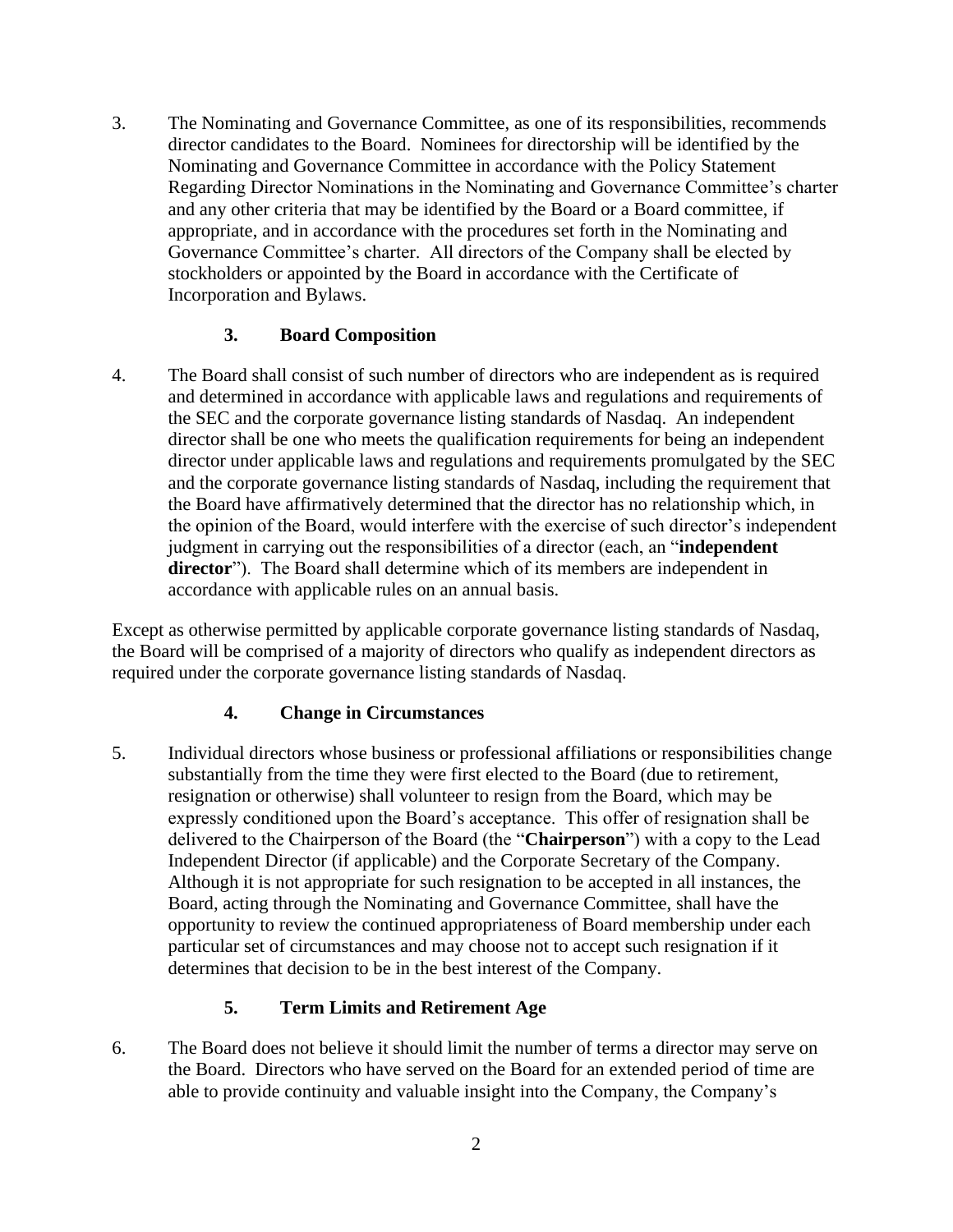operations and prospects based on their experience with, and understanding of, the Company's history, policies and objectives, in particular due to the complexity and scope of the Company's business. It is the responsibility of the Nominating and Governance Committee to review the appropriateness of each director's continuation on the Board when his or her term expires, and the Board believes this process can ensure that the Board continues to evolve and adopt new ideas and viewpoints. The Board does not believe that a fixed retirement age for directors is appropriate.

### **6. Chairperson, CEO and Lead Independent Director**

7. The Board will select the Chairperson and Chief Executive Officer ("**CEO**"). In the event that the Chairperson is not an independent director, the independent directors shall elect a Lead Independent Director of the Company. The Chairperson, CEO and Lead Independent Director (if applicable) shall each report directly to the Board.

### **7. Limitations on Other Board Service**

8. Board members are expected to prepare for, attend and participate in Board meetings and meetings of Board committees on which they serve. In addition, directors must stay abreast of the Company's business, operations and markets. Each Board member is expected to ensure that other existing and planned future commitments do not materially interfere with the member's service as a director of the Company. No director may serve concurrently on the board of directors of more than five public companies, including the Company, without prior approval of the Board, and no director who is an executive officer of a public company, including the Company, may serve on the board of directors of more than two public companies, including the Company, without prior approval of the Board. Any committee member who is serving simultaneously on the audit committee of more than three public companies (including the Company) must immediately disclose such obligations to the Board and get separate prior approval from the Board for such service. These and other commitments will be considered by the Nominating and Governance Committee and the Board when reviewing Board candidates. Directors are expected to report changes in their primary business or professional association, including retirement or accepting an invitation to serve on another public company board or audit committee, to the Nominating and Governance Committee prior to such change.

### **8. Diversity Policy**

9. The Board is committed to fostering a culture of integrity, inclusion, dignity and mutual respect. The Board believes that it is important for directors to represent diverse viewpoints and professional backgrounds and experiences and, further, that the personal backgrounds and qualifications of the directors, considered as a group, should provide a composite mix of experience, knowledge and abilities. The Board also seeks to combine the skills and experience of its long-standing Board members with the fresh perspectives, insights, skills and experiences of new members.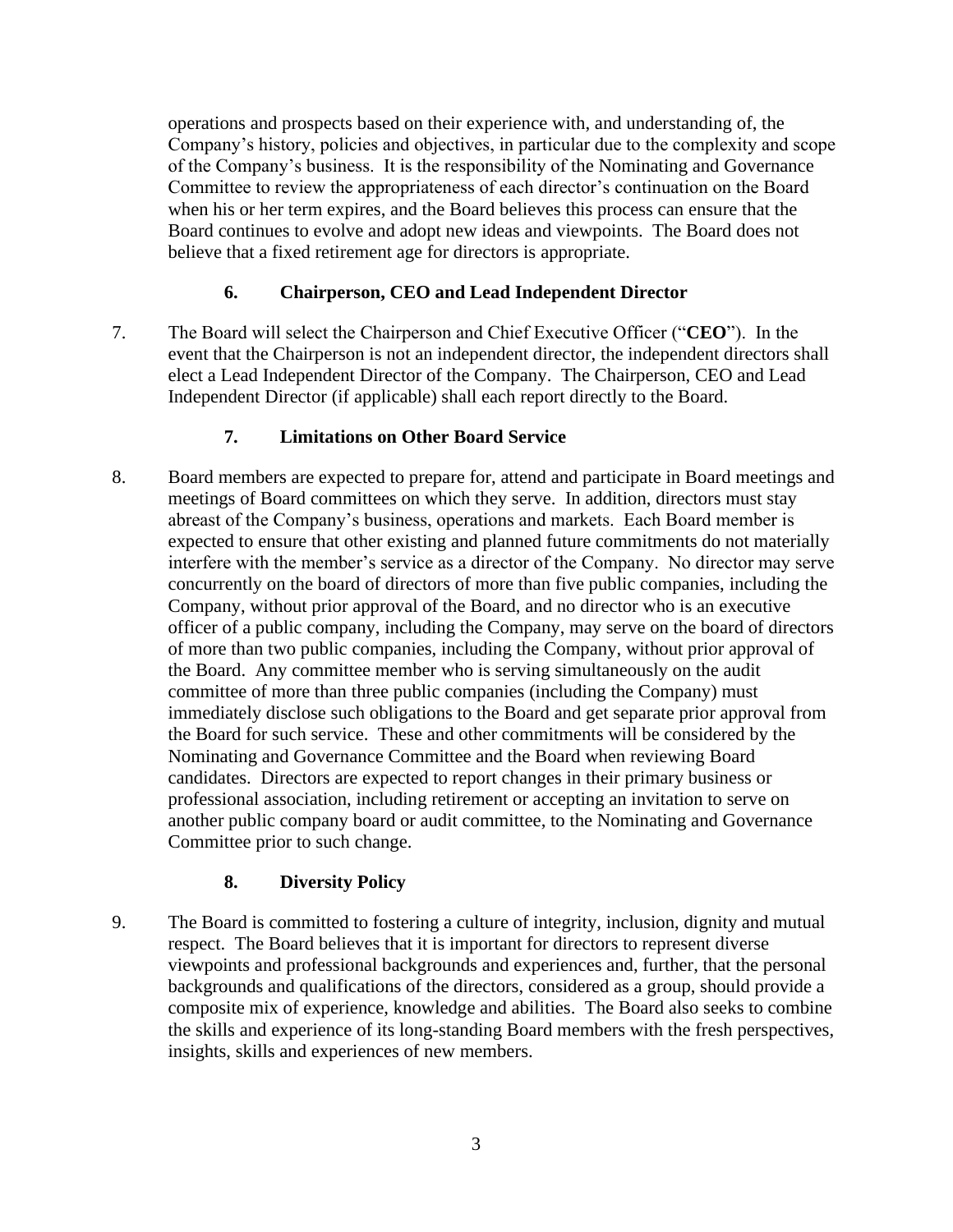The Board also believes that it is important for it to represent a diverse mix of nationalities, ethnicities, ages, sexes, sexual orientations and gender identities, ideally reflective of the wide diversity of the Company's shareholders, employees, customers and other stakeholders. It is the policy of the Board that when searching for director nominees, the Nominating and Corporate Governance Committee shall include qualified candidates reflecting diversity of gender, race and/or ethnicity in the pool from which nominees are considered.

## **C. Board Meetings and Performance**

## **1. Meetings**

10. The Board will have at least four meetings each year and such additional meetings as called by the Board as necessary or appropriate or otherwise in accordance with the Bylaws. Directors are expected to regularly attend Board meetings and meetings of committees on which they serve (and in no event fewer than 75% of the meetings in the aggregate per Item 407(b)(1) of the SEC's Regulation S-K disclosure requirement) as well as the annual general meeting of stockholders of the Company and to spend the necessary time preparing for and during each meeting in order to discharge their duties diligently and responsibly.

## **2. Agenda**

11. The Chairperson, in consultation with the CEO (if not the same as the Chairperson), the Lead Independent Director (if applicable) and any other executive officers as needed, and after taking into account suggestions from other members of the Board, will set the agenda for each Board meeting and will distribute such agenda in advance of any meeting to each director. Each Board member is encouraged to suggest the inclusion of items on the agenda at any time and each Board member is free to raise subjects that are not on the agenda.

## **3. Distribution of Materials**

12. All information relevant to the Board's understanding of matters to be discussed at an upcoming Board meeting will be distributed in writing or electronically to all directors in advance, whenever feasible and appropriate. In preparing this information, management should ensure that materials distributed are as concise as possible and give directors sufficient information to make informed decisions on all material matters. Directors are expected to review and become familiar with such materials prior to such meeting. The Board acknowledges that certain items to be discussed at Board meetings are of an extremely sensitive nature and that the distribution of materials on these matters prior to Board meetings may not be appropriate.

### **4. Access to Management, Independent Advisors and Resources**

13. Board members have complete and open access to the Company's senior management, any other employees and any Company advisors and consultants, including the Company's independent public registered accounting firm (the "**Independent Auditor**") and legal, financial and other counsel, as necessary to carry out their duties. Board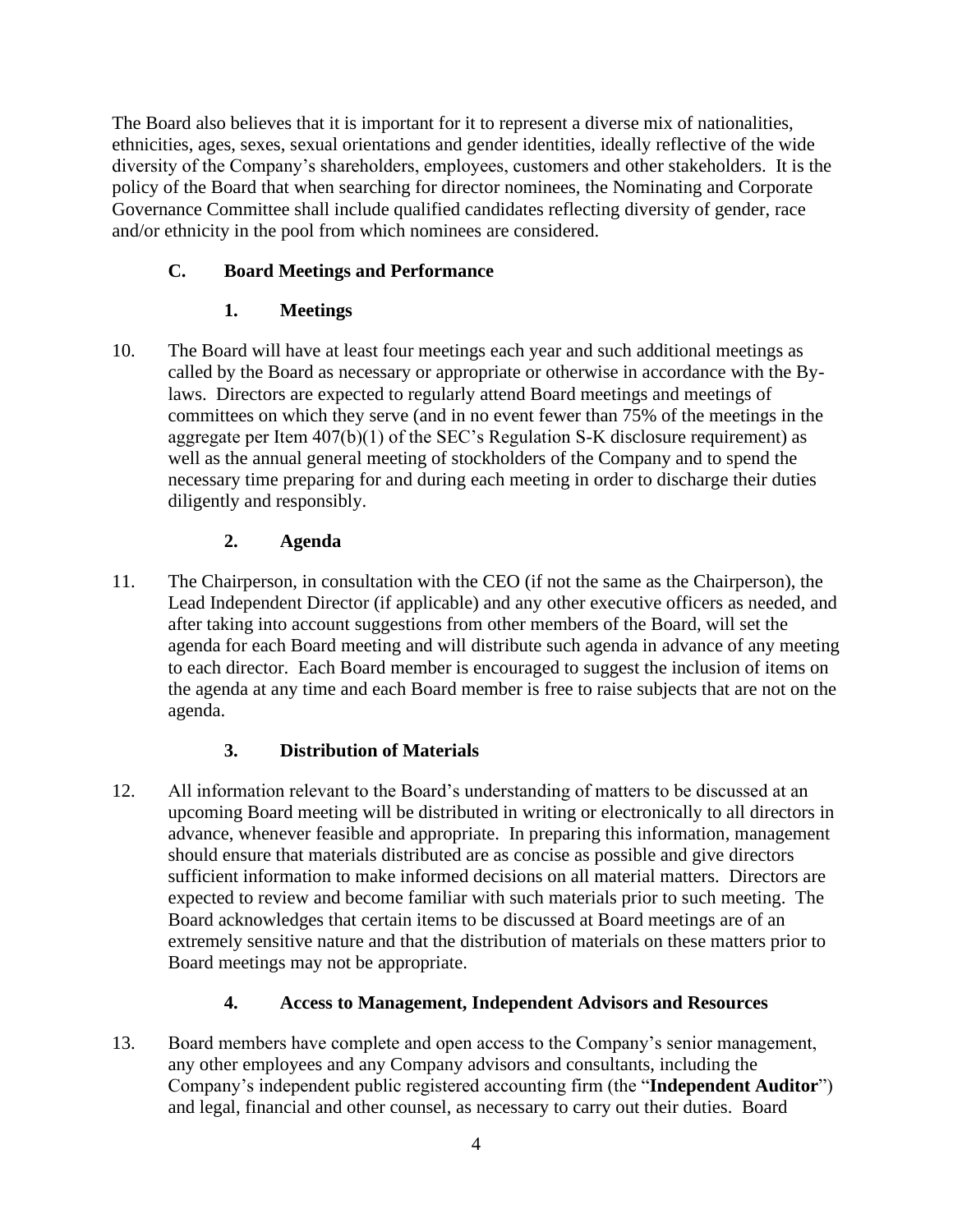members who wish to have access to such persons may coordinate such access through the Chairperson. Management is encouraged to invite Company personnel to any Board meeting at which their presence and expertise would help the Board have a full understanding of matters being considered.

Directors shall have full access to all books, records, facilities and personnel of the Company as they consider necessary to discharge their responsibilities and may request management or any other employee of the Company, the Independent Auditor or any other parties in the directors' discretion to attend a meeting of the Board, or to meet with any members of, or consultants to, the Board.

### **5. Executive Sessions of Independent Directors**

14. The independent directors should hold an executive session at least twice a year without any non-independent directors or members of management present. The Chairperson or, in the event that the Chairperson is not independent, the Lead Independent Director of the Board shall preside at all meetings of independent directors at which he or she is present.

## **6. Retention of Outside Advisors**

15. The Board has the authority to engage, at the Company's expense, independent legal, financial or other advisors as it may deem advisable in fulfilling its obligations and responsibilities without consulting, or obtaining the approval of, any officer of the Company. Each committee of the Board shall also have such power, to the extent provided in its charter.

## **7. Board's Communications with Third Parties**

16. The Board believes that management speaks for the Company. Absent unusual circumstances, as contemplated by committee charters, or otherwise at the request of management, directors shall refer all inquiries from and communications with the press, institutional investors, analysts, customers or other constituencies regarding the Company to the CEO (or his designee) or the Company's Legal Department.

## **8. Director Orientation and Education**

17. The Nominating and Governance Committee develops and maintains the Company's orientation programs for new directors and continuing education programs for current directors.

Each new director, upon joining the Board, is provided with an orientation session regarding the Board and the Company's operations. As part of this orientation, each new director shall receive background materials and have an opportunity to meet with members of senior management of the Company to familiarize new directors with the Company's business, strategic plans, significant financial, accounting and risk management issues, its compliance programs and policies and its principal officers, internal auditors and Independent Auditor.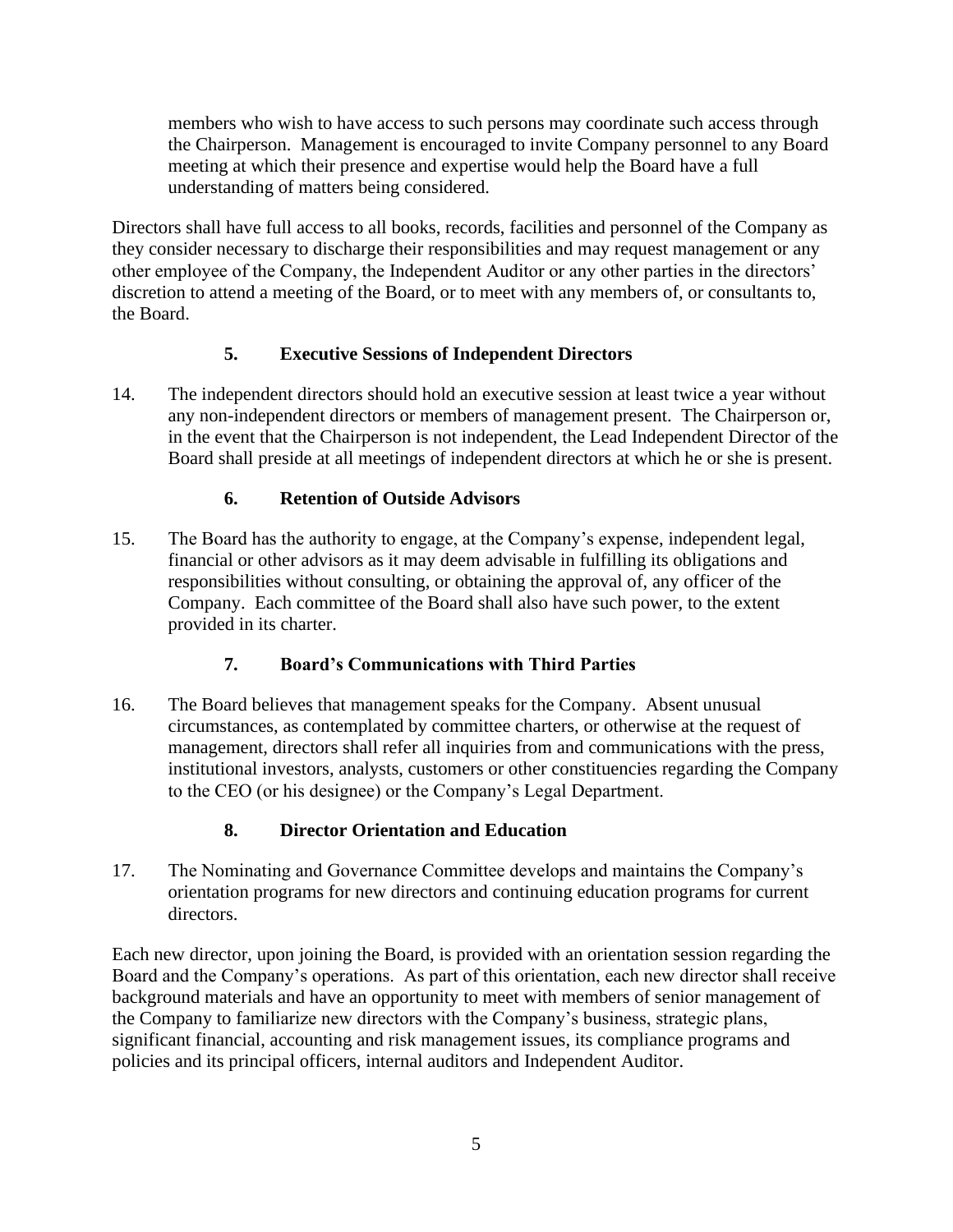Directors are also provided with continuing education on various subjects that will assist them in discharging their duties, which may include seminars or presentations by Company management or the Board's advisors on the Company's business, compliance efforts, applicable legal, regulatory or other developments or other matters as the Board, or the Nominating and Governance Committee in its oversight of the Board's continuing education program, may deem appropriate. The Company will also provide the directors with access, at the Company's expense, to outside education programs pertaining to directors' responsibilities, as appropriate.

## **D. Performance Evaluation; Succession Planning**

# **1. Board Evaluation**

18. The Board and each Board committee will conduct an annual self-evaluation to determine whether they are functioning effectively. These self-evaluations are intended to facilitate an examination and discussion by the entire Board and each committee of, among other matters, its effectiveness as a group in fulfilling its charter requirements and other responsibilities, its performance and areas for improvement. The Nominating and Governance Committee shall oversee the format and framework for each annual assessment, shall utilize the results of this assessment process in recommending the characteristics and critical skills required of prospective candidates for election to the Board and shall report annually to the Board with an assessment of the Board's performance, to be discussed with the full Board.

# **2. Senior Management Evaluation**

19. The Nominating and Governance Committee will conduct an evaluation at least annually of the performance of the senior management of the Company and communicate the results of the review to the senior management. The Nominating and Governance Committee will establish the evaluation process and determine the specific criteria on which the performance of the senior management is to be evaluated.

## **3. Succession Planning**

20. The Board shall maintain a robust process for the succession of directors that is aimed at retaining an appropriate balance with respect to the expertise, experience and diversity on the Board. The Board shall work with senior management to ensure that effective plans are in place for management succession. As part of this process, the CEO will review succession planning and management development with the Board and the appropriate committees on an annual basis or as otherwise appropriate. This succession planning includes the development of policies and principles for selection of the CEO, including succession in the event of an emergency and the establishment of a standing recommendation for successors.

# **E. Compensation; Ownership Requirements**

**1. Board Compensation**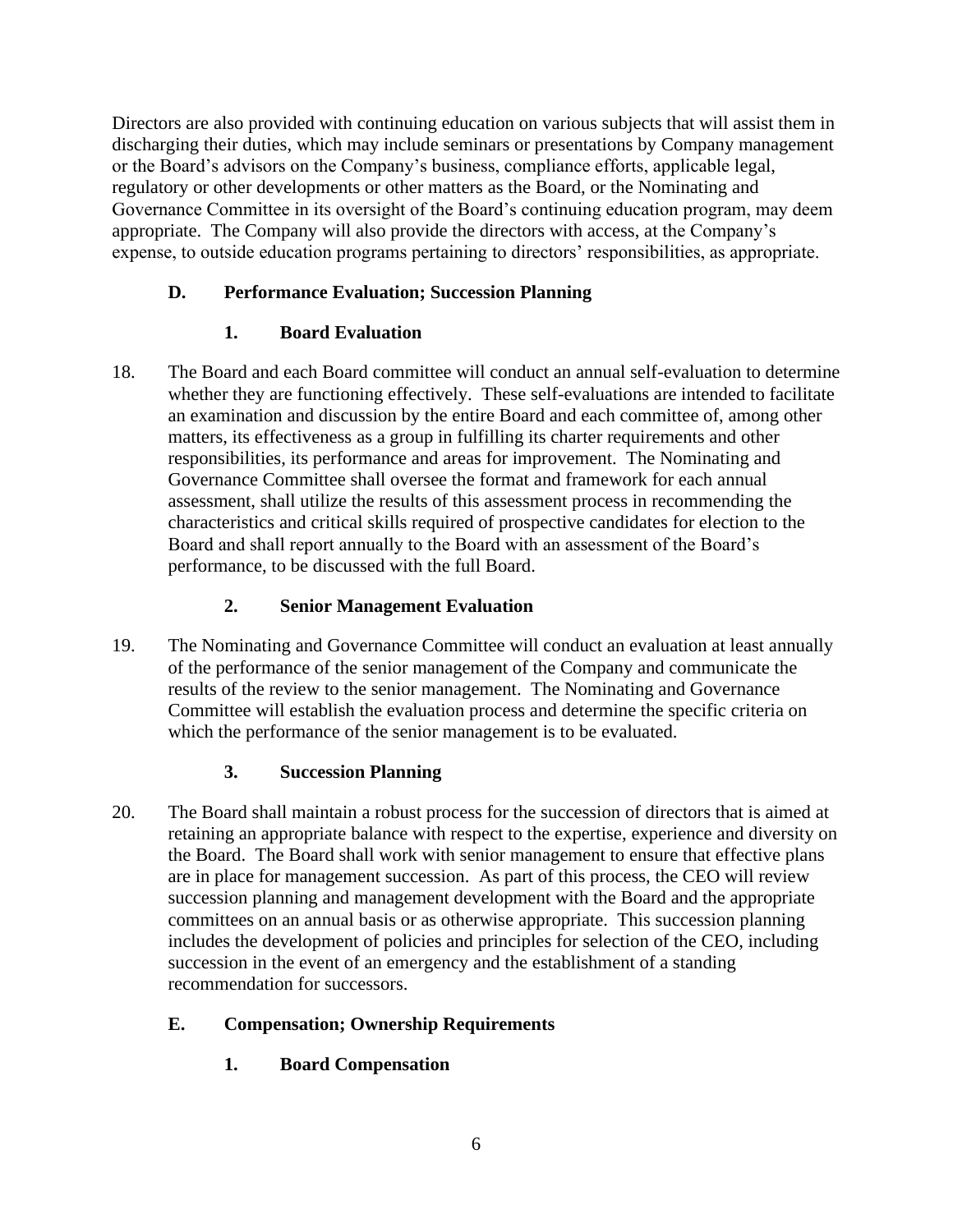21. The form and amount of non-management director compensation will be determined by the Board upon the recommendation of the Compensation Committee. The Board is aware that questions as to directors' independence may be raised when directors' fees and emoluments exceed what is customary. Similar concerns may be raised when the Company makes substantial charitable contributions to organizations with which a director is affiliated, or enters into consulting contracts with (or provides other indirect forms of compensation to) a director. The Board will critically evaluate each of these matters when determining the form and amount of director compensation and will ensure that such payments do not violate the applicable independence requirements in the corporate governance listing standards of Nasdaq. Directors' fees (which include all fees, equity awards and other consideration given to directors in their capacity as directors, including for service as members or chairpersons of the Board of Board committees) are the only compensation that members of the Audit Committee may receive from the Company. A director who is also an officer of the Company shall not receive additional compensation for his or her service as a director.

### **2. Stock Ownership Requirements**

22. The Company believes that stock ownership by executives and non-management directors aligns their interests with the interests of the Company's stockholders. Accordingly, the Board authorizes the Compensation Committee to prepare and maintain appropriate guidelines to fulfill this objective.

#### **IV. Committees**

### **A. Number and Type of Committees**

23. The Board has established each of the following committees: Audit Committee, Compensation Committee, and Nominating and Governance Committee. The Board may add permanent or provisional new committees or sub-committees or remove existing ones as it deems advisable. Each committee will perform its duties as assigned by the Board in compliance with the By-laws, these Guidelines and such committee's charter.

#### **B. Composition of Committees**

24. Except as otherwise permitted by applicable phase-in rules and exemptions, each of the Audit, Compensation and Nominating and Governance Committees will consist solely of directors who satisfy the applicable independence requirements in the corporate governance listing standards of Nasdaq and the rules and regulations promulgated by the SEC at such time as the Company is subject to these requirements, unless the Board determines that the participation of a non-independent director is in the best interests of the Company and its stockholders, and subject to the phase-in rules that may be applicable. Additionally, at least one member of the Audit Committee shall qualify as an "audit committee financial expert" as defined by the SEC and determined by the Board. Each member of the Audit Committee shall (a) not have participated in the preparation of the financial statements of the Company or any current subsidiary of the Company at any time during the past three years, and (b) be financially literate and able to read and